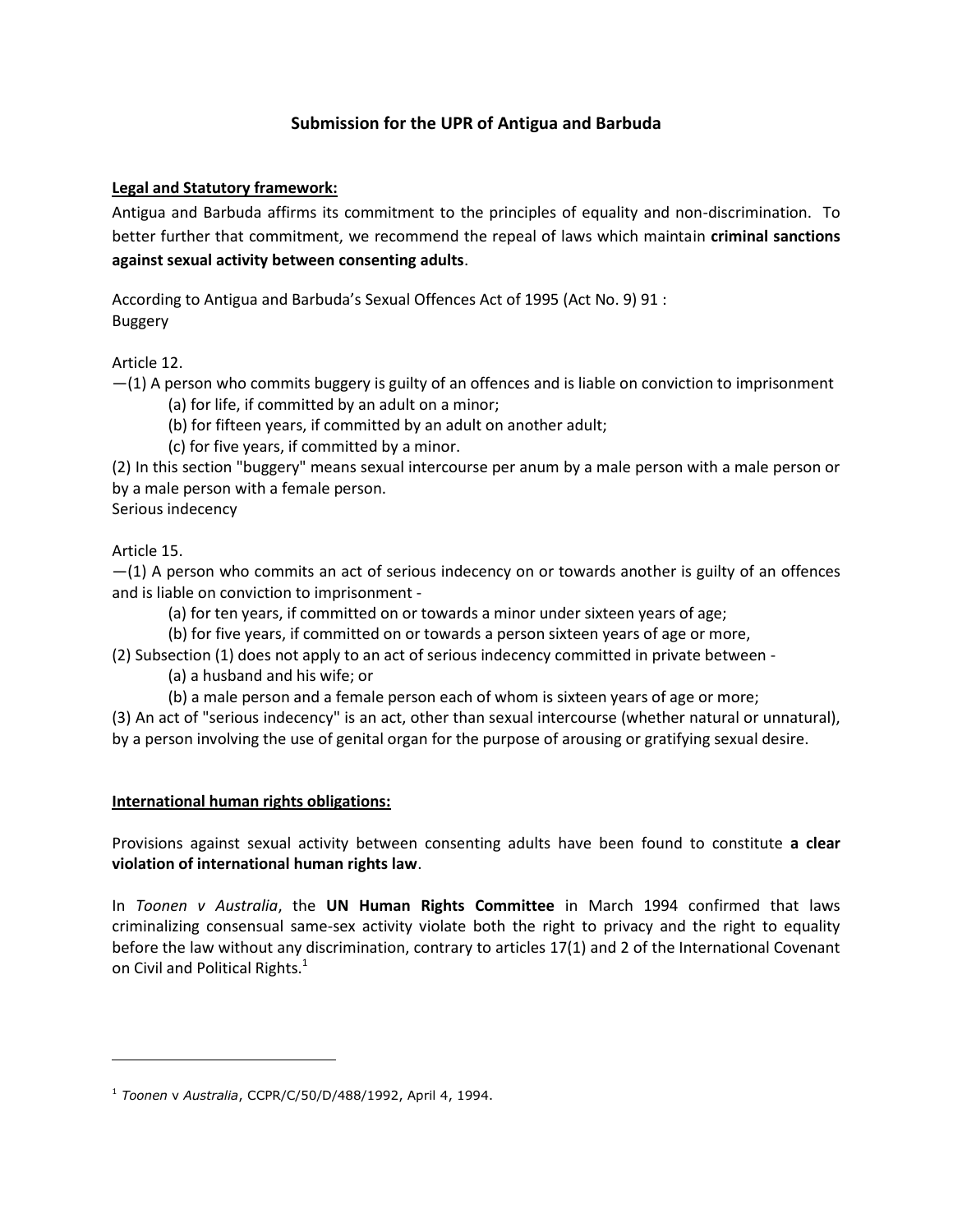The Committee further considered that such laws interfere with privacy rights, whether or not they are actively enforced, and "run counter to the implementation of effective education programmes in respect of HIV/AIDS prevention" by driving marginalised communities underground.

The UN Human Rights Committee has affirmed this position on many occasions, either urging States to repeal laws which criminalize consensual same-sex activity or commending them for bringing their legislation into conformity with the Covenant by repealing such provisions.<sup>2</sup> The United Nations Working Group on Arbitrary Detention has also found that arrests for consensual homosexual conduct are, by definition, human rights violations.

This position is consistent with other **regional and national jurisprudence**, including the principles enshrined in decisions of the European Court of Human Rights<sup>3</sup> and of the Constitutional Court of South Africa.<sup>4</sup>

The UN Special Rapporteur on the right to the highest attainable standard of physical and mental health recently highlighted that laws criminalising sexual conduct between consenting adults impede HIV education and prevention efforts and are incompatible with the right to health, a position affirmed by UNAIDS.

States' international obligations to respect the human rights of all persons, irrespective of sexual orientation and gender identity, were recently articulated in the "*Yogyakarta Principles on the Application of International Human Rights Law in relation to Sexual Orientation and Gender Identity*". The Principles were developed and unanimously adopted by a distinguished group of human rights experts, from diverse regions and backgrounds. These experts included judges, academics, a former UN High Commissioner for Human Rights, UN Special Procedures, members of treaty bodies, members of civil society and others.

Principle 2 of the Yogyakarta Principles affirms the right of all persons to equality before the law without discrimination on the basis of sexual orientation or gender identity, and specifically confirms the obligation of States to "repeal criminal and other legal provisions that prohibit or are, in effect, employed to prohibit consensual sexual activity among people of the same sex who are over the age of consent, and ensure that an equal age of consent applies to both same-sex and different-sex sexual activity."

Principle 6 of the Yogyakarta Principles affirms the right of all persons, regardless of sexual orientation or gender identity, to the enjoyment of privacy without arbitrary or unlawful interference, and confirms States' obligation to "repeal all laws that criminalise consensual sexual activity among persons of the same sex who are over the age of consent, and ensure that an equal age of consent applies to both

l

<sup>&</sup>lt;sup>2</sup> See Human Rights Committee Concluding Observations: United States of America, A/50/40, October 3, 1995; Cyprus, CCPR/C/79/Add.88, April 6, 1998; Ecuador, CCPR/C/79/Add.92, August 18, 1998; Chile, CCPR/C/79/Add.104, March 30, 1999; Lesotho, CCPR/C/79/Add.106, April 8, 1999; Romania CCPR/C/79/Add.111, July 28, 1999; Australia, A/55/40, July 24, 2000; Egypt, CCPR/CO/76/EGY, November 28, 2002; Kenya, CCPR/CO/83/KEN, March 28, 2005; United States of America, CCPR/C/USA/CO/3, September 15, 2006; BArabdos, CCPR/C/BRB/CO/3, May 11, 2007; Chile, CCPR/C/CHL/CO/5, May 18, 2007.

<sup>3</sup> *Dudgeon* v *United Kingdom*, *Series A no. 45.,* 1981; *Norris* v *Ireland*, 1991; *Modinos* v *Cyprus*, 1993.

<sup>4</sup> *National Coalition for Gay and Lesbian Equality and another v Minister of Justice and others,* 1998.